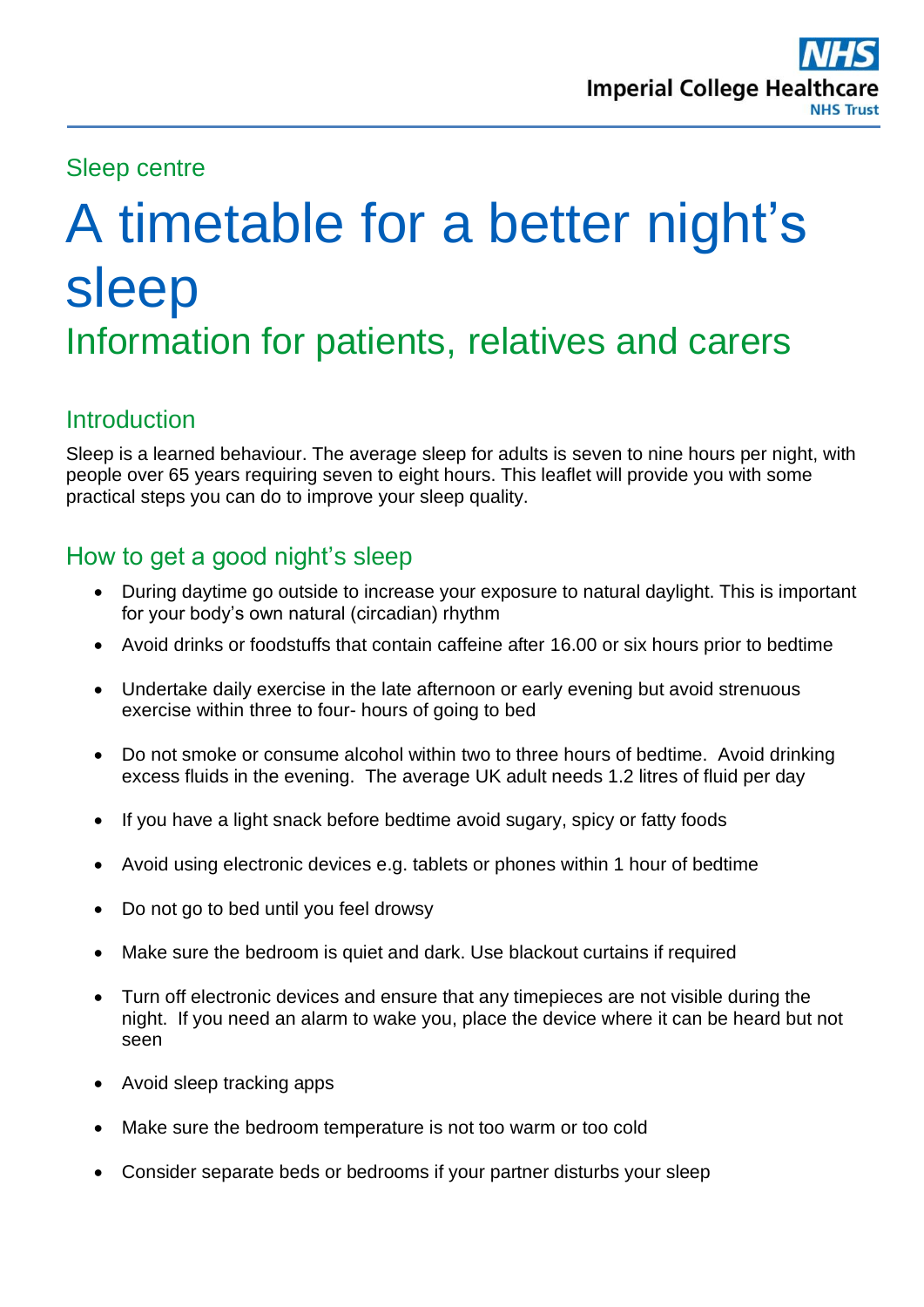### Stimulus control instructions

Avoid using your bed or bedroom for any activity other than sleep. You should avoid watching television, reading, talking on the telephone, worrying, arguing with your bed partner, or eating in bed. The exception to this rule is that you may engage in sexual activity in bed.

Establish a set of regular pre-sleep routines to signal that bedtime is approaching, e.g. brushing your teeth, setting your alarm, and any other tasks that marks your bedtime. Do these activities in the same order each night. Use your preferred sleep position and combination of favourite pillows and blankets.

If you need an alarm, place it out of sight so you cannot see the time if you wake up in the night. Checking the time when you wake at night can increase anxiety around not sleeping and make the problem worse.

When you get into bed, turn out the lights with the intention of going to sleep. If you do not fall asleep within a short time (about twenty minutes, without checking the time), get up and go into another room. Engage in some other quiet activity until you feel drowsy and then return to the bedroom to sleep.

If you still do not fall asleep within a brief time, repeat the process as often as it is necessary throughout the night. Follow this procedure if you wake in the middle of the night and do not fall asleep within twenty minutes.

Consider joining the online programme **[Sleepstation](https://www.sleepstation.org.uk/)**. This is a programme of insomnia cognitive behavioural therapy (iCBT) available free of charge to NHS patients at [www.sleepstation.org.uk.](http://www.sleepstation.org.uk/) Alternatively your GP can refer you for insomnia cognitive behavioural therapy (iCBT) through the improving access to psychological therapies (IAPT) service.